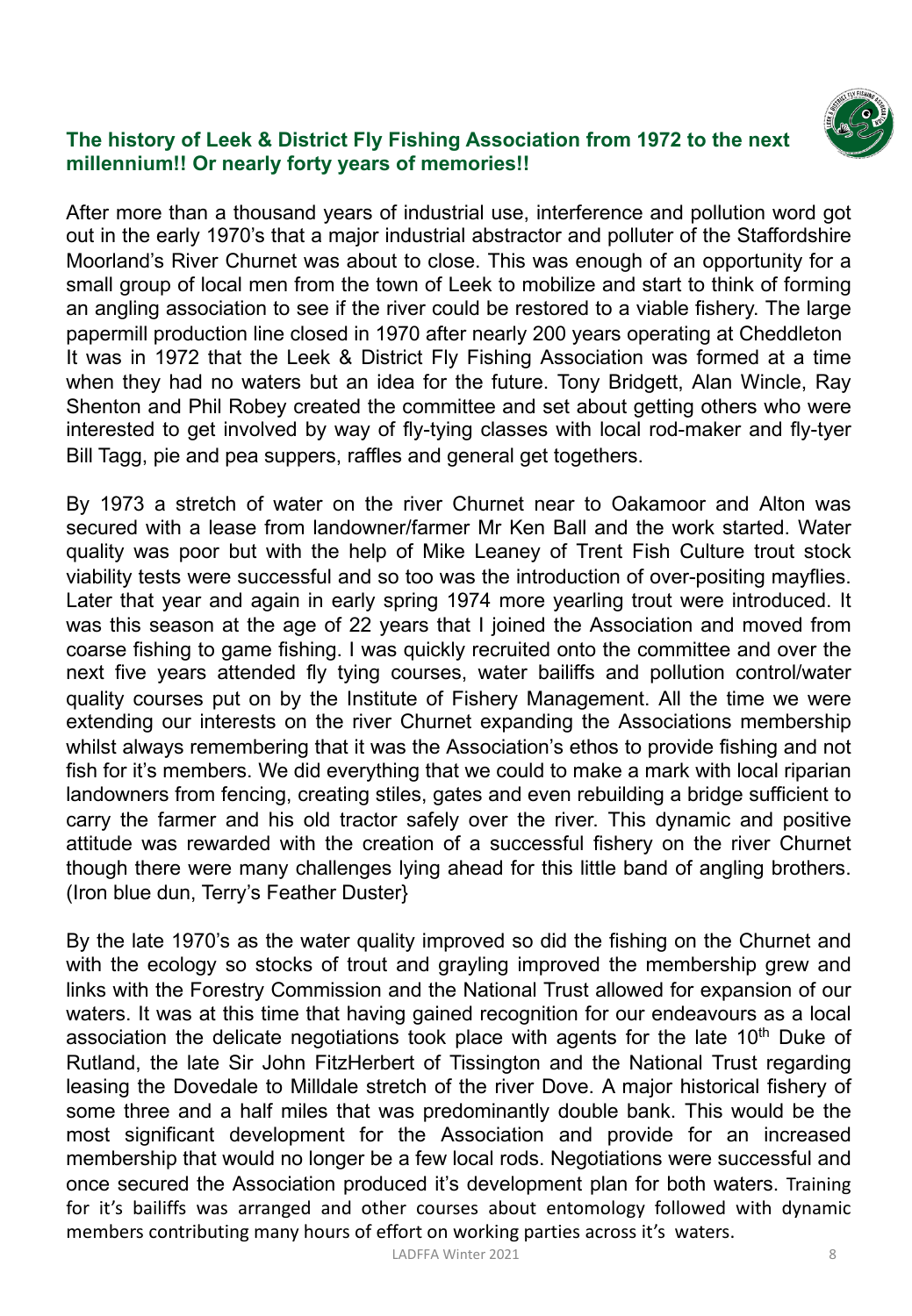

From weir and bank maintenance to regular insect surveys nothing was left to chance. Stocking was based on a policy of 'providing fishing and not fish' for it's members who were all limited to an occasional brace. Everything went well until in the mid-eighties the continuing saga of colour pollution on the river Churnet finally resulted in members reporting little or no fish activity throughout the 1986 summer. We had been fortunate in those early years of the 1980's that Sir Richard FitzHerbert approached us to take on his waters on the Bentley Brook thus subsequently helping us while the river Churnet was out of action.

It was in August 1986 that I spent time recording river temperature, dissolved oxygen levels, colour and water quality that subsequently brought my Institute of Fishery Management control of pollution training into effect. I contacted the Severn Trent Water Authority Head Office in Nottingham and arranged a meeting to discuss the situation on the Churnet and view records in the Control of Pollution register together with obtaining copies of the Treatment Plant Consent of Discharges Licences for all the plants above our fishery. The news was not good, and more than three hundred breaches of discharge consent limits were found after that initial enquiry. Having reported back to the committee the ACA were contacted and the then director, Alan Edwards, arranged for me to speak with the solicitor Simon Jackson. Then Dr Bruno Broughton a former STWA fishery scientist was introduced and over the next seven years together we built up our files and the evidence was gathered over thousands of hours to present our case to the High Court in London. Progress was stopped by HM Government for privatisation of the Water Authorities which silenced our action and activity from September 1989 through to June 1990 after the company had been floated on the stock market. Play resumed in 1990 and several attempts were made to get the newly formed Severn Trent Water Company Plc into court only for them to have the case adjourned on technicalities either legal or scientific. Eventually we, Dr Broughton, Dr Nic Everall, the barrister, solicitor Simon Jackson, clerks and I stood again outside the High Court at the Old Bailey in June of 1992 awaiting our chance for justice when our barrister was summoned inside. He returned only ten minutes later with the news that the Severn Trent Water Company Plc had accepted full liability and would address all issues and pay all costs and compensations. We had won! The first angling association to successfully prosecute a private water company.

The total cost to the new Water Company was twenty-eight million pounds that was including a new ozone plant at the Cheddleton works costing eleven million pounds the balance upgrading all the water treatment plants on the river Churnet together with our costs and the restoration programme needed. Over the next three years everything came together, we introduced Lathkill brown trout and grayling stocks from the river Dove at Mayfield and Ellaston with the co-operation of the riparian owners, clubs, keepers, the new National Rivers Authority and the Grayling Society together with a massive effort by our own members.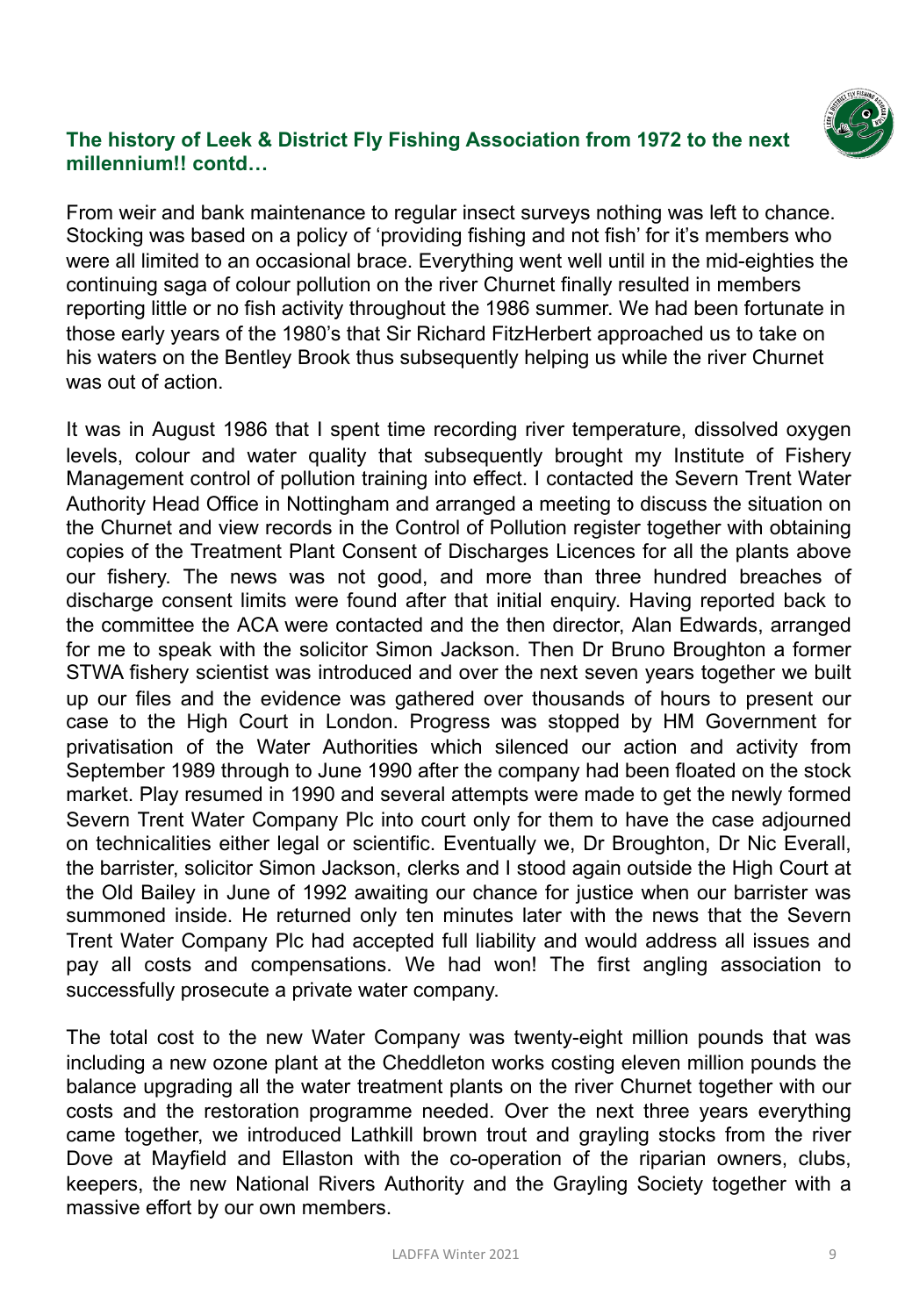

Having a successful outcome to the legal case meant that we could restore the Churnet and continue our water expansion, restoration and development. It also provided a substantial amount of funding that would protect and secure the Association. The Dove waters allowed us to increase our membership numbers and the additional income was put to good use in acquiring our first freehold fishing rights for two lovely sections of fine trout and grayling water on the little river Hamps from landowners and farmers that I had known for many years. This additional water came with more introductions from the late Neil Lambert and a local postman member Andy Paterson secured us a further stretch of the Upper Dove at Crowdecote. Lots more work for committee and the willing Association members over the next decade and more.

It was not all work and no play. We all enjoyed some of the finest game fishing available anywhere. Links with the Grayling Society and local neighbours meant that regular outings during the winter months resulted in many happy get togethers on the banks of the Dove at Mayfield and Rocester with fine food and mulled wine to keep away the chill. Evenings of fly-tying spent at the Royal Oak in Leek also developed the tying skills of many of our members. AGM's and regular dinners allowed us to meet with partners and relax with many fishy tails being told. We even became affiliated with The Izaak Walton Society in America and hosted several guests from all around the world. The river Dove was a great asset to the Association but we never forgot our roots and the river Churnet was soon producing excellent catches of home bred brown trout and grayling. Mayflies were on all our waters and constant monitoring ensured that any concerns were acted on quickly and effectively.

In 1993 we celebrated the tercentenary of the death of Izaak Walton author of The Compleat Angler at the Izaak Walton Hotel in Dovedale then owned by one of our landlords and patron the 10th Duke of Rutland. This event brought us recognition from the angling press, and we spent a lovely day earlier in the year with editor of Trout Fisherman John Wilshaw fishing and walking the beautiful river Dove through Dovedale and Milldale. The Churnet was not to be out done and Jane James of the ACA together with Bob James came to report and fish on the restored river Churnet. When asked what they would like to achieve from the day it was said that to catch a brown trout, a grayling and perhaps see a kingfisher would be nice. All three requests were met in less than 30 minutes!! Great coverage was gained from each of the events and membership took an upward turn.

Having had all those years of the Water Companies being both robber and police up to the privatisation the National Rivers Authority was formed in 1989 to protect and manage all forms of water resources. It was later absorbed by the Environment Agency in 1996 as an efficiency and cost saving move of the government. Not a good idea and many of us expressed our concerns at the time. It was at this time we noticed the effects of climate change with certain hatches of fly disappearing from our waters. Questions were asked of the E.A. regarding increase in water temperature,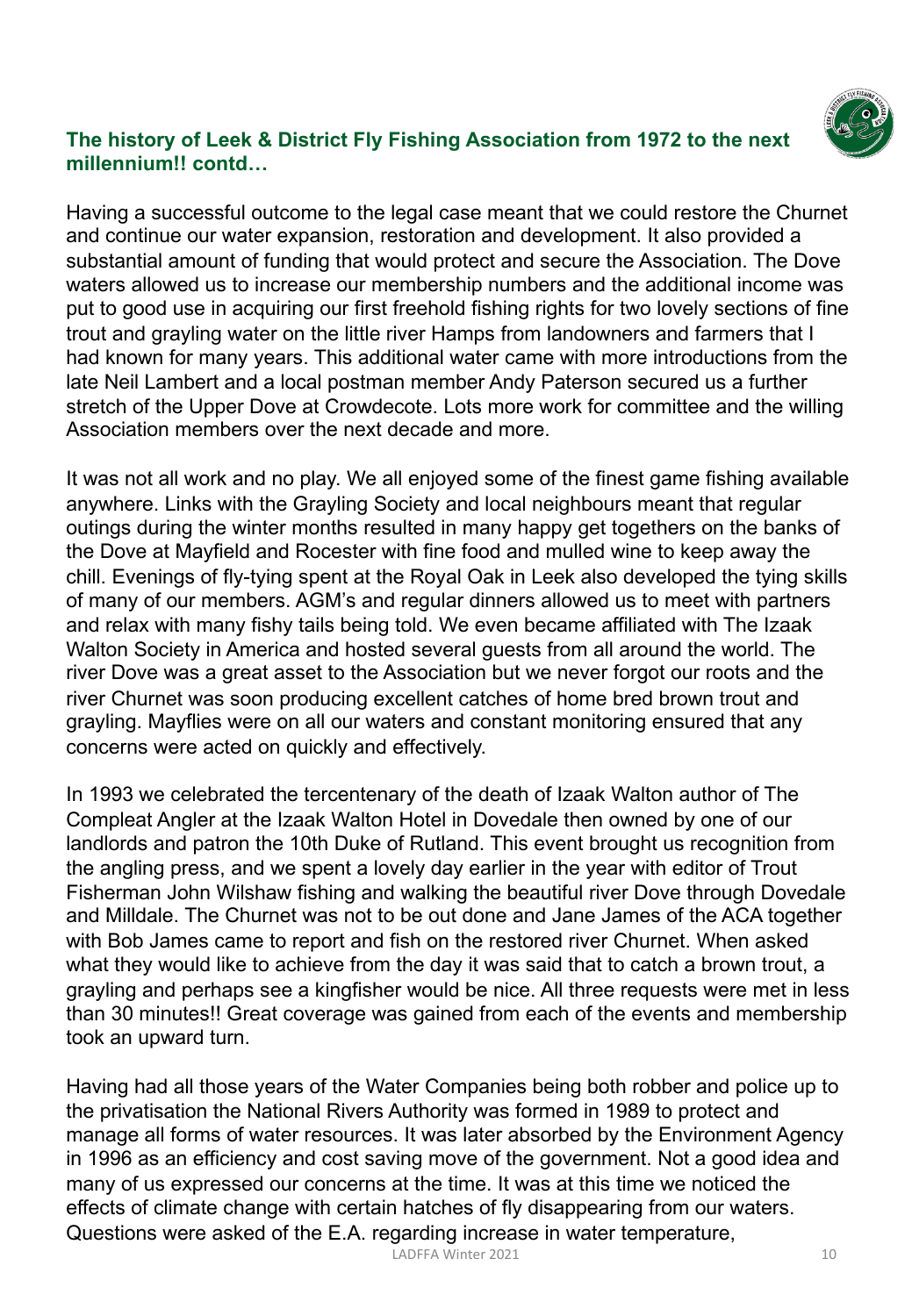

higher water flows and some very dry summers but they did not respond very positively.

By the mid 1990's we were still enjoying the fruits of our labours with miles of wonderful waters from small streams to historic stretches our waters were being hailed as National Standards by the National Trust. Insect diversity was at it's best and we were moving to a none stocking policy. Barbless hooks had been adopted as an Association rule some years earlier. Lots of behind-the-scenes work was still going on with problems due to sheep dips affecting insect life on the Upper and Lower Dove. New pyrethroid chemicals were replacing the old nasty PCB treatments and as an invisible killer we were monitoring water quality and the effects on insect populations and diversity. This being so all was well with the world and our members could take great pleasure from our achievements.

The new millennium arrived without all the technical IT issues happening only to be followed by devastating terrorist attacks both home and abroad.

It was on the morning May 10<sup>th</sup> 2004 that I received a telephone call from one of our longest established river Churnet landlords, Mr Geoff Burton, advising me of our next challenge. It arrived in the form of a slurry spill and major pollution incident that was brought about by an unintentional effect of actions by the Environment Agency. In an attempt to flush an upstream feeder slurry spill through the receiving river Churnet they released a huge amount of treated clean water from a treatment plant adjacent to the river. Unfortunately, this well-intentioned emergency response only reactivated the deoxygenising effects of the slurry resulting in a total fish kill through our entire length of the Churnet. I spent the day with Phil Robey checking the entire length of our water assessing the level of destruction, photographing the thousands of dead fish caught in the eddies and pools. Local newspapers, radio and Environment Agency officers all attended this major incident to assess and record this devastation. All those years of restoration all that hard work wiped out in just a few hours was soul destroying and emotionally very sad to see and deal with. Yet we did it all again even after another scare in July the same year when another slurry spill resulted in a total fish kill in the Coombes Brook, a tributary of the river Churnet. This time the E.A. managed to protect the main river and isolate the spillage enabling them to deal with it. A lucky escape though the damage had already been done.

The next years would see us again restore the river Churnet using a new method of supplementary stocking by way of trout egg incubation boxes that we had constructed and installed in many locations along sections of the Churnet. This work was led by our then Chairman the late Gerry Allcock with help from E.A. fishery scientist and Association member Dr Tim Jacklin. Amazing success delivered Lathkill genetic brown trout for several years into the once again improving waters of the river Churnet. More fishery management skills learned and implemented by this dynamic little association of like-minded brothers of the angle. The success and management dynamic of the Association had allowed us to become fully non stocking with a catch and release  $11$ policy enjoying the wild fruits of our labours.